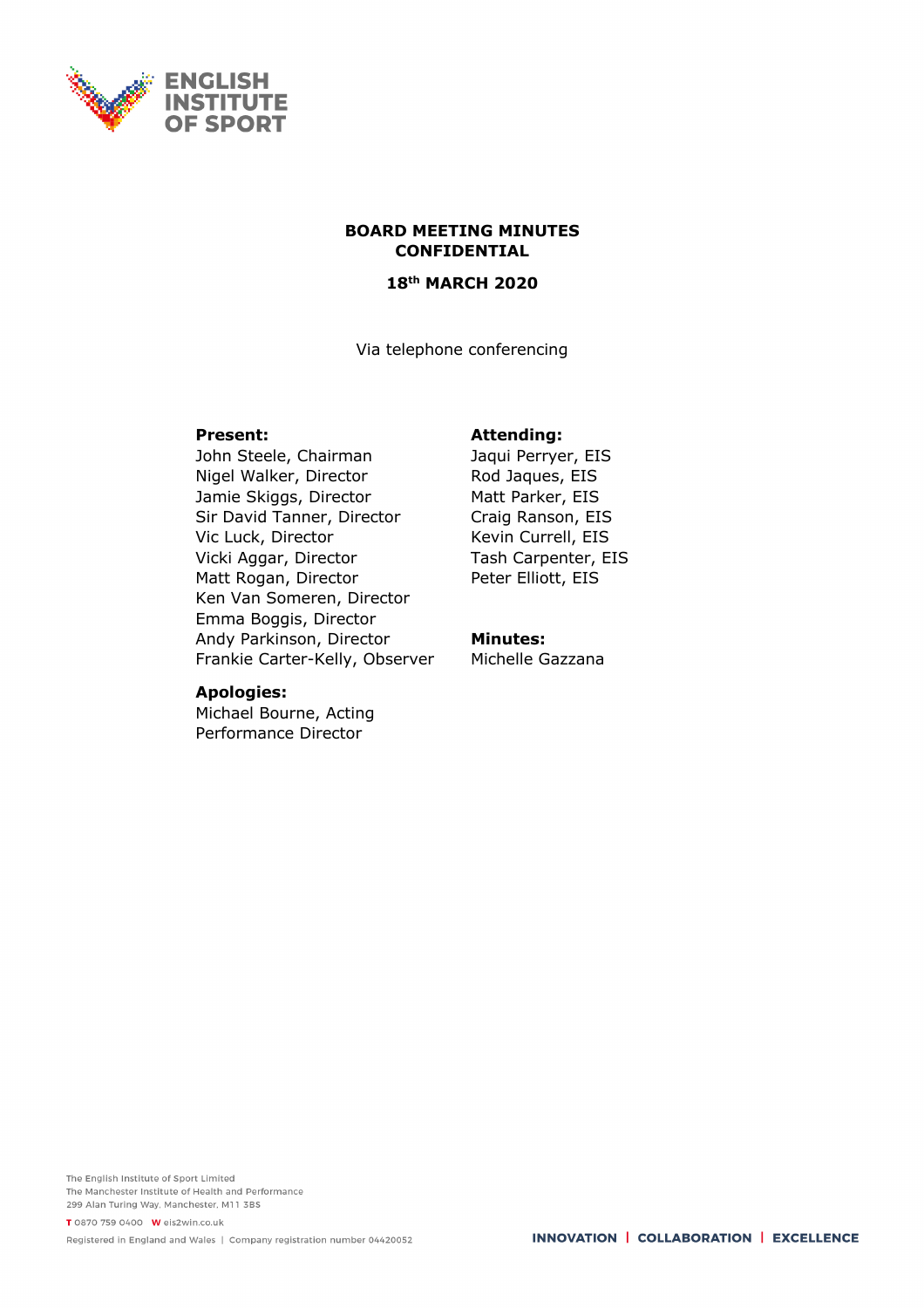

## **1 General Action**

# **1.1 Chair's Welcome**

The chairman, John Steele (JS) welcomed the board and thanked them for dialling in under the current circumstances around Covid-19.

JS welcomed Andy Parkinson (AP) to his first formal board meeting and Frankie Carter-Kelly (FCK) to hers, as an observer, adding that her expertise on Commonwealth Games matters was a welcome asset to Board.

JS informed the Board of Chelsea Warr's (CW) departure from the EIS' Board and added that recruitment for CW's position at UKS would be taking place in April 2020.

JS concluded his Chair's welcome by stating that if the Olympics and Paralympics were to be postponed to next year,the recently completed strategy would need to be adjusted and contingencies as an organisation would have to be put in place. JS informed the board that Nigel Walker (NW) would cover the EIS' current practices around Covid-19 in his ND update.

## **1.2 Apologies**

JS informed the board that Michael Bourne (MB) had given his apologies, but stated he would be briefed post-board.

JS added that the Bioscience element of the board agenda featuring Richard Burden (RB) was to be omitted due to the current circumstances of the board taking place via telephone conferencing. JS assured the board that this would be reinstated into the agenda at a later date. **Action MG** 

## **1.3 Conflicts of Interest**

Vick Luck (VL) stated that he had been asked to become intermin CFO at Saracens Rugby Football Club.

#### **1.4 Minutes of last meeting**

The minutes of the last meeting were declared to be correct.

#### **1.5 Matter's Arising – summary of actions**

NW informed the board that he had written to Sally Munday (SM) regarding 3.1 Sport England investment shortfall discussions and that SM had confirmed she was aware of the situation.

NW added that 5.3 from September 2018 around PDMS going to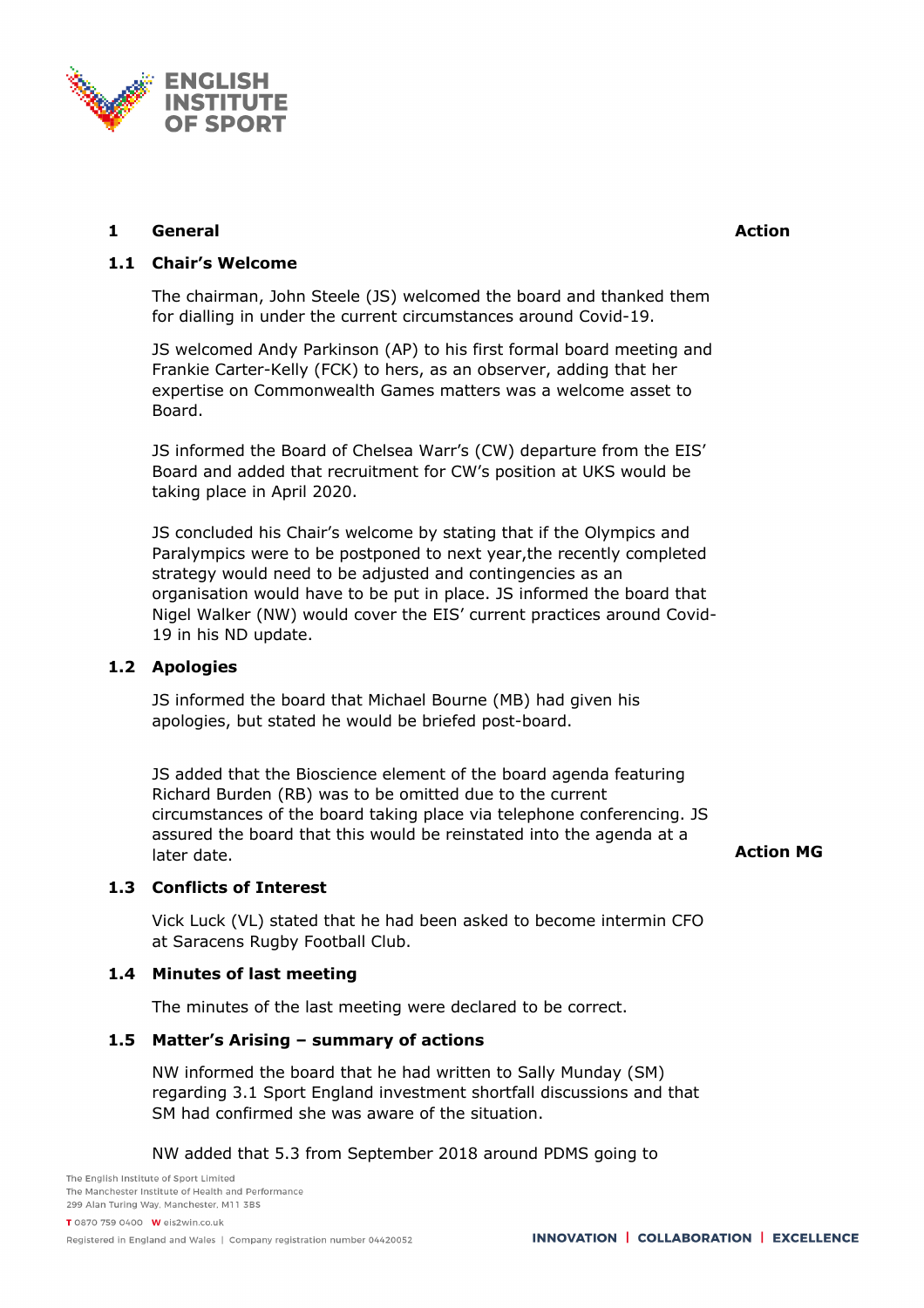

market, could be removed from Matter's Arising for the time being in addition to 5.3 Potential name change, which would be included in the EIS' strategy submission to UKS, and also considered in the fortcoming articles review.

JS added that 1.5 Improve Site Branding would also be included in the stratedy under Elite Training Centres and that 3.5 Board Effectivess training would be covered in the Reward and Recognition element of the board meeting.

**Action MG**

### **2 Financial**

### **2.1 FY20 Financial Update**

Jamie Skiggs (JSk) informed the board that the EIS were in a breakeven position as of February 2020. JSk added that 125k EIS' grant from UKS could be deferred into next year as additional savings had been found in FY20.

JSk stated that given the current circumstances around Covid-19, the EIS would generate a surplus coming from: lower travel, learning events and fewer contractors. JSk added that he had been in conversation with UKS to see how the EIS could best manage this.

JSk added that the Sport England grant from next year had been brought forward to this year. This would be prioritised to facilities/equipment that needed replacement as they were at the end of their economic life. Kevin Currell (KC) listed examples for board members' reference.

#### **2.2 FY21 Budget**

JSK presented the budget for the remainder of the cycle. Whilst still challenging, the financial position was better than anticipated 15 months ago. Activities required to ensure the budget was balanced would be monitored and reported back at future board meetings. Two main risk were brought to board's attention.

Board approved the budget

JS acknowledged and thanked the SLT for their ongoing work around ensuring robust and effective budget management.

Emma Boggis (EB) questioned if savings from travel could be prioritised in other areas of the organisation, to which JSk stated that this was being considered by Jaqui Perryer (JP), NW and himself.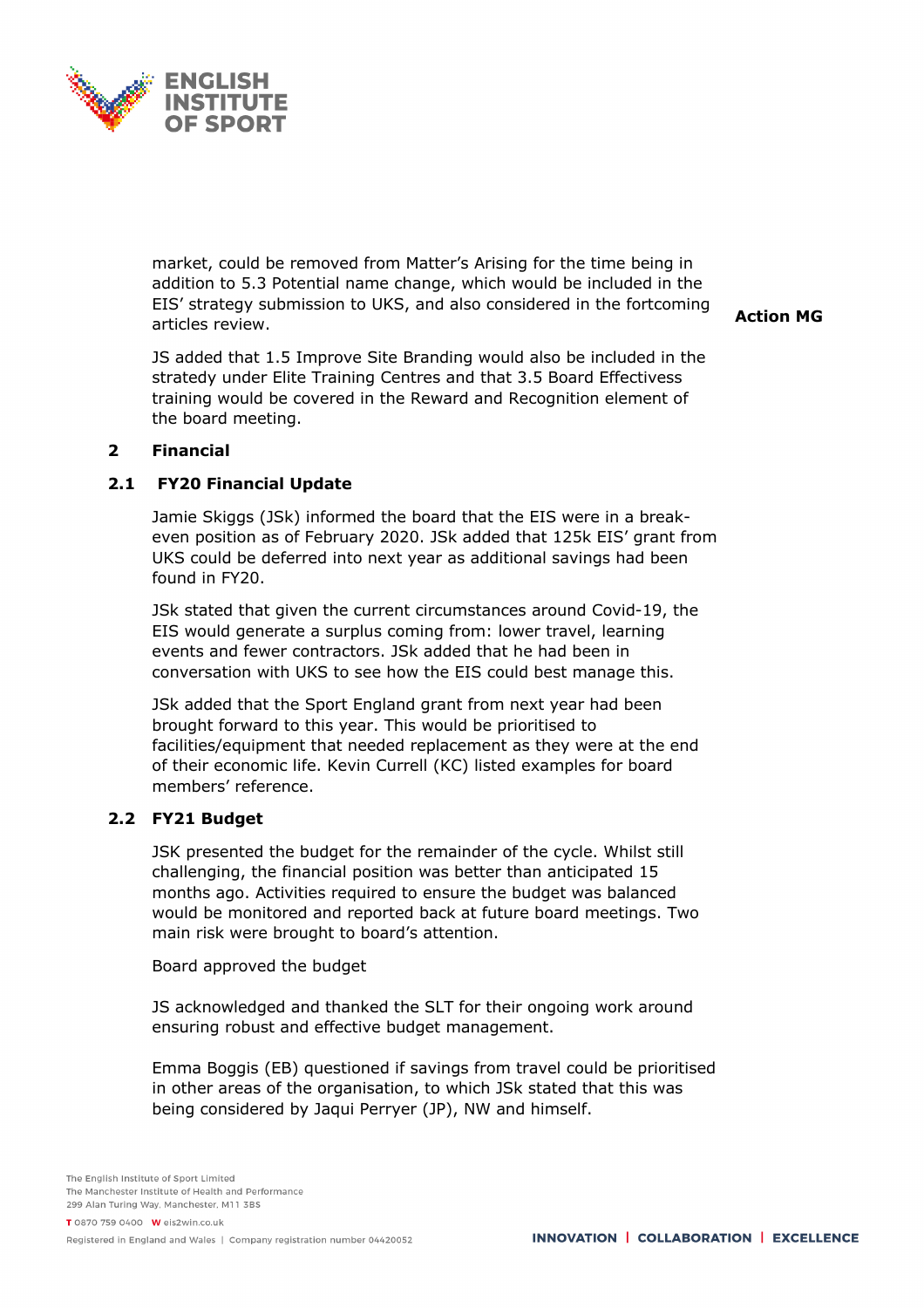

## **2.3 Income Generation Update**

Tash Carpenter (TC) updated the board on the current commercialisation activity within the EIS and stated the potential income generation the EIS could expect next year. TC also reminded the board of the partnerships recently formed and added that conversations were commencing with key groups, such as the HoPS, around what renewals for suppliers and partners might look like and the likelihood of them coming to fruition in the next cycle.

## **2.4 Reward & Recognition**

JP informed the board of the recent session with the Heads of Service around pay grading, adding that they were a key group in taking this strategy forward.

JP added that ongoing work around benchmarking and a clearer link between lower level practitioner salaries and internships was ongoing as part of workforce planning.

The board requested that they were kept close to the piece of work around benchmarking. JS asked that JP think about how she would like to be supported by the board on this matter. **Action JP**

JP informed the board that she, Vick Luck (VL) and EB had been in conversation with the Sport & Recreation Alliance around board effectiveness training, however, given the current circumstances, nothing had been confirmed. JS requested that he would like oversight of any potential training before it was put in place. **Action JP, VL, EB**

#### **3 Governance**

### **3.1 Risk Register**

JSk informed the board that the risk 'assessing the impact of Covid-19' would be added to the register. **Action JSk**

JSk added that the former red risk, 'Failure to meet the performance expectations and requirements of NGBs' had been moved to amber following the recent feedback from NGBs on HoPS, feedback from the PD forum and the evaluation conducted in late 2019.

JSk concluded that the actual expenditure risk had been downgraded from red to amber 12 months out from the end of the cycle and stated that no further risks needed to be highlighted at this time.

## **3.2 GARC update**

VL informed the board that the EIS were reported on positively by the Group Audit and Risk Committee including the recently enhanced policy in finance.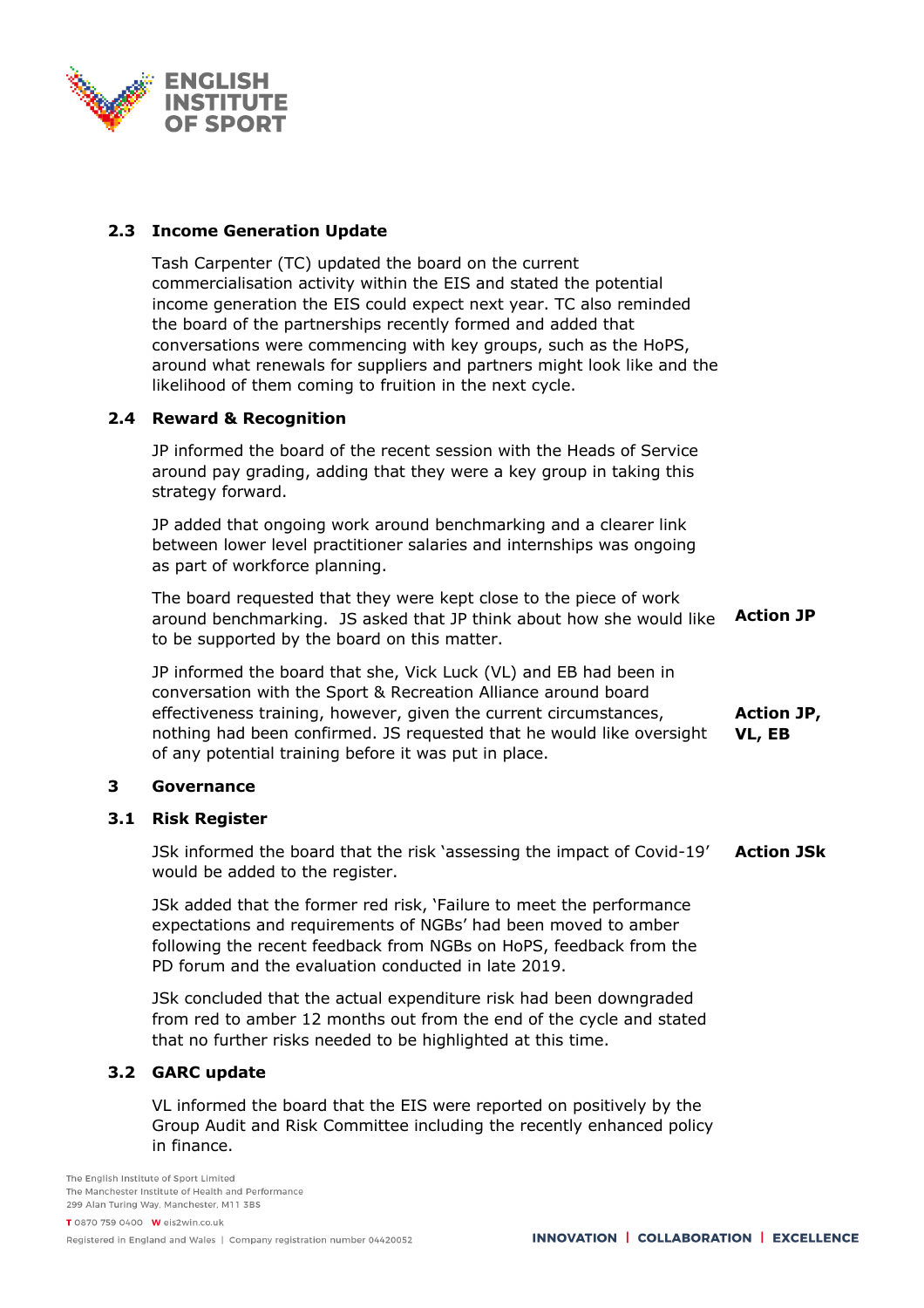

VL concluded by informing board members that the budget would be recommended for approval from the UKS board during their March board meeting.

### **3.3 ToR UKS/EIS working group**

VL informed the board that the UKS/EIS working group was a result of reviewing the EIS' articles and a chance for UKS to have a greater understanding of the EIS.

VL added that a report would be brought to the September board meeting containing recommendations about the future direction of the EIS, including services and governance. **Action VL**

It was agreed that NW would update VL outside of the board meeting around the name change process that has already been agreed with HPSAG. **Action NW**

### **3.4 Approval of GARC ToR**

JSk referred to the GARC ToR included in the board pack, stating that these were to be reviewed every other year.

The changes were:

- The arrangements and assurances received on Cyber Security arrangements.
- The Group Audit and Risk Committee have the right to request any information or data from UKS or EIS to enable it to fulfil its responsibilities.
- Notifications of any instances of fraud, data loss or significant cyber activity which may require disclosure within the Governance Statement.

The board approved the above.

#### **3.5 Update on Technical Steering Panel**

Ken Van Someren (KVS) provided an update on the Technical Steering Panel, stating that work had been done with JP around Declarations of Interests and added that work was in the pipeline with TC around Communications.

The board thanked KVS for turning the group into a more adaptable panel which could be utilised when the organisation faced technical challenges and needed independent views.

The English Institute of Sport Limited The Manchester Institute of Health and Performance